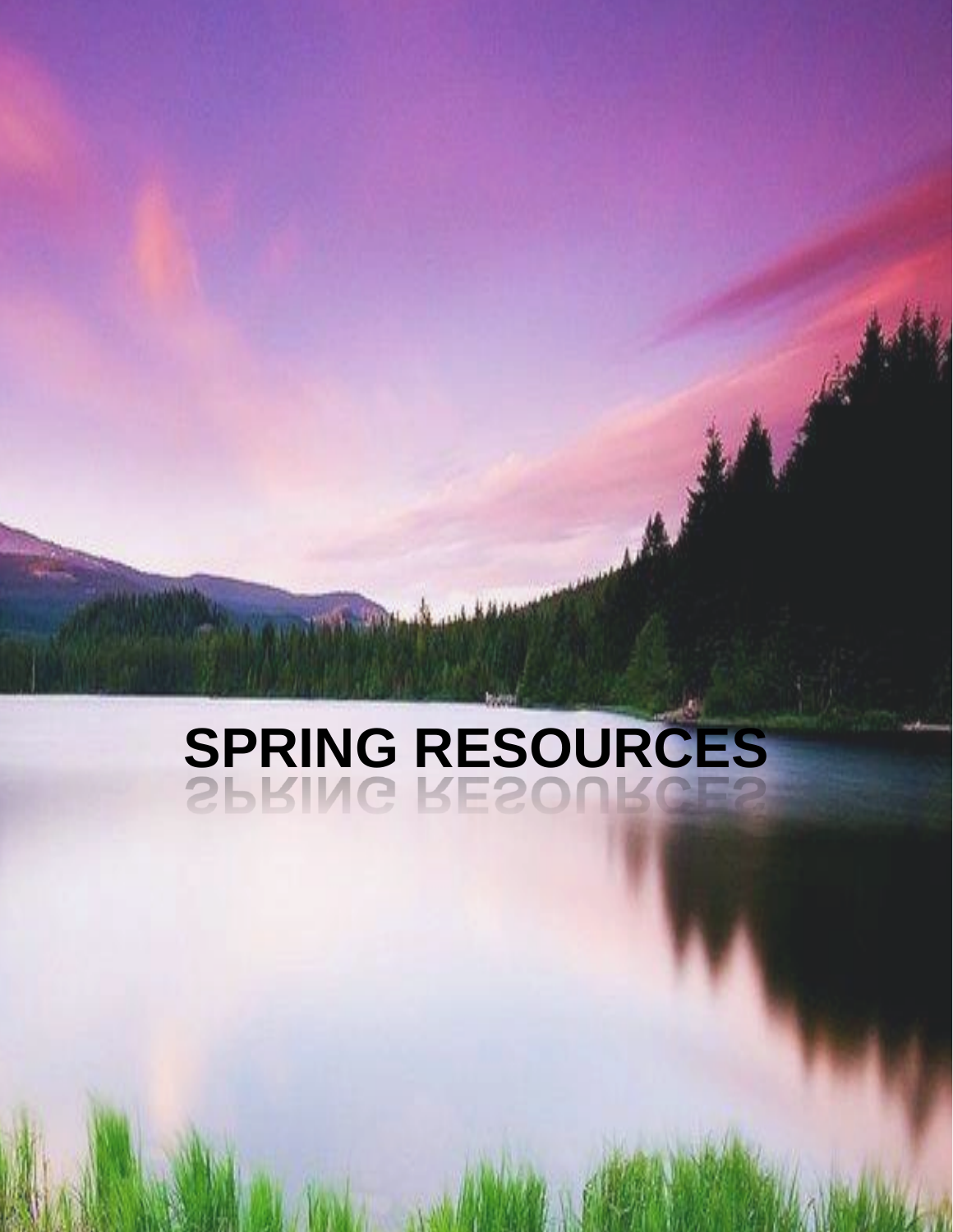## Table of Contents

**[Abiding](#page-2-0) 3 [How to Read the Bible](#page-2-1) 3 3 [Mind in Love with God](#page-3-0) 4 [Lordship](#page-5-0) 6 [Forgiveness](#page-5-1) After the CA [Community](#page-6-0)** 7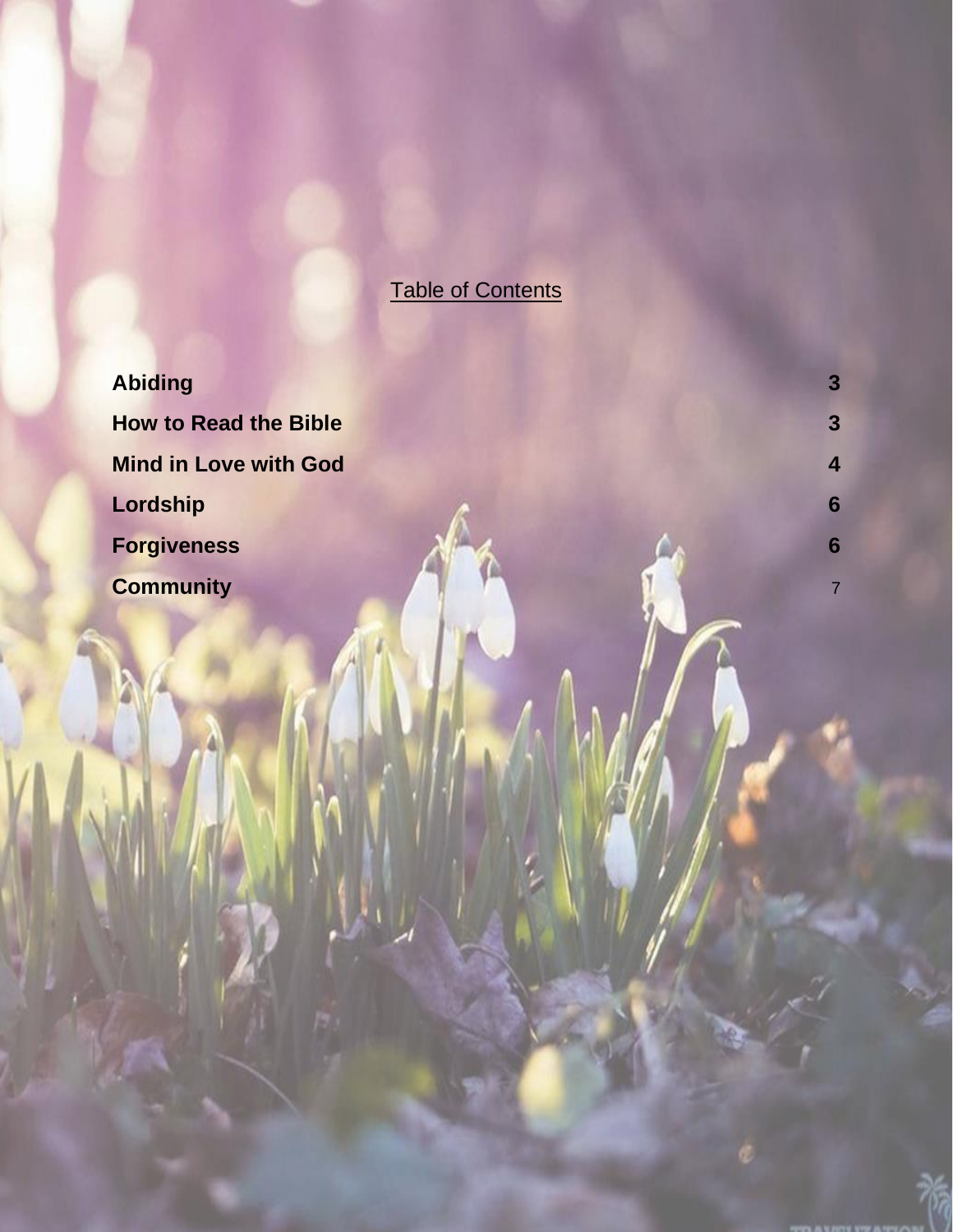## Abiding

#### <span id="page-2-0"></span>Questions:

- Can you be driving, walking, or doing homework and still abide in Jesus? (the idea that Jesus called us to remain and to not depart from Him)
- What do you think the word abiding means?
- How do you think we abide (remain) in Jesus?
- What can we lay down, to spend more time with Jesus?
- Do you think you can love someone without getting to know them?
- Do you think God will put us in a place where we wouldn't have time for Him?

Visual Applications:

When you're in love or have a crush what does that affect in your life? Everything! When you lay in bed you think about him/her, text -waiting for the notifications or the dot dot dot, see their fav candy, hear their favorite song = sending your heart racing! When you like someone, you listen to what they talk about and care about it too. And it can be the same way with Jesus: it affects every part of our life, the anticipation of waiting to hear from Him, the love that wells inside of us when we look at creation and remember how good God is.

- John 15
- Psalm 1:2-3
- Colossians 2:6
- 1 John 2:6
- 1 John 2:24
- <span id="page-2-1"></span>- Psalm 119:103 (delighting in God's Words)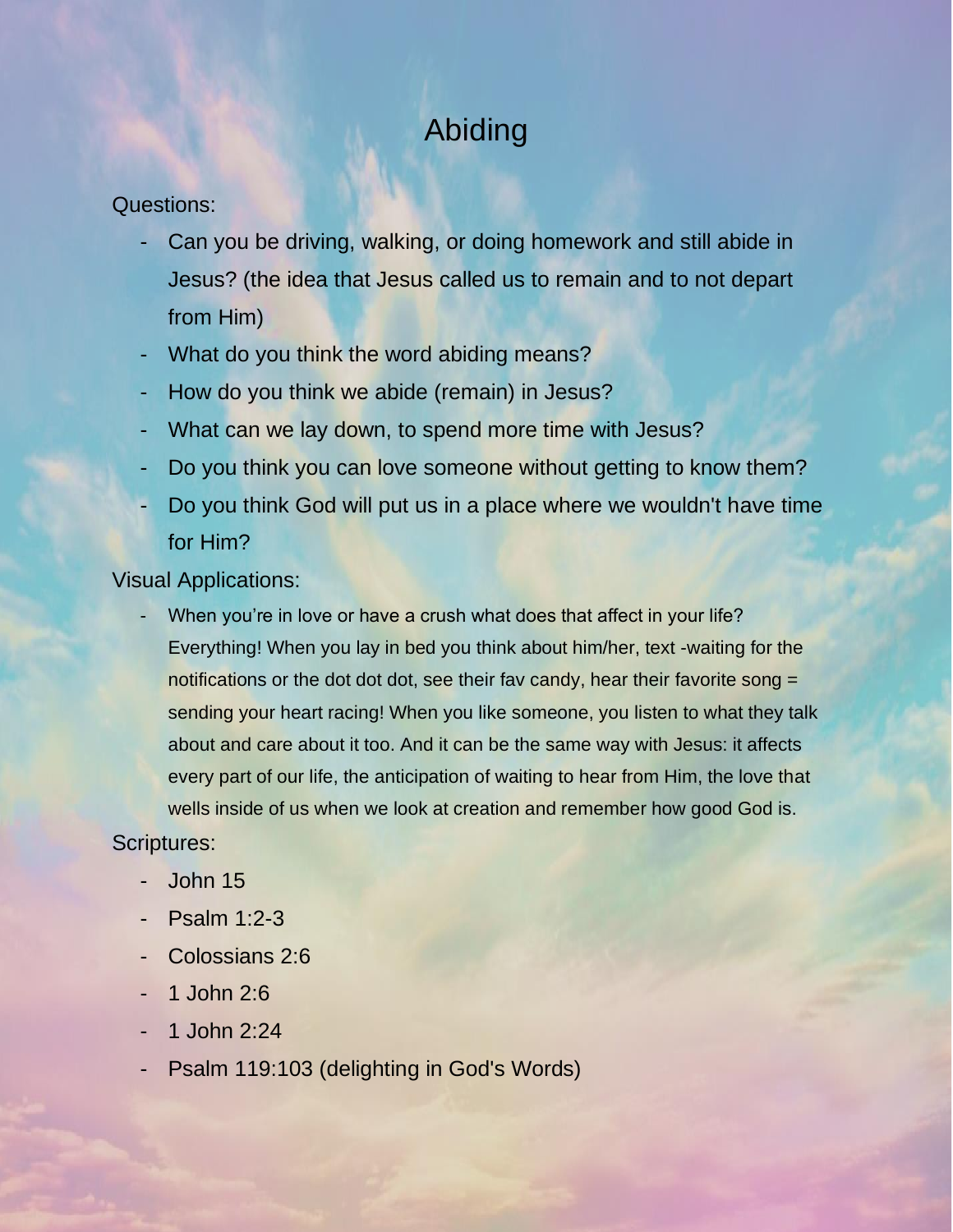## How to Read the Bible

Questions:

- Why should we read the Bible?
- How much time do you have to read?(By reading five chapters a day, you can finish the bible in a year).
- Three tests for godly thoughts:
	- Is it taught, expressed or at least implied RIGHT THROUGH Scripture?
	- Is it practical, exciting and logically consistent within God's premises?

Does it help me love the Lord Jesus more, and more deeply hate sin?

Visual Applications:

-

- Read through a passage of scripture together to demonstrate S.O.A.P: write down the scripture, observation, application, and prayer
- Bible Project video overview of the bible Story [of the Bible](https://www.youtube.com/watch?v=7_CGP-12AE0)
- -

- Matthew 5:6 (Desire)
- Psalm 27:8 (Determine)
- <span id="page-3-0"></span>- John 8:31 (Discipline)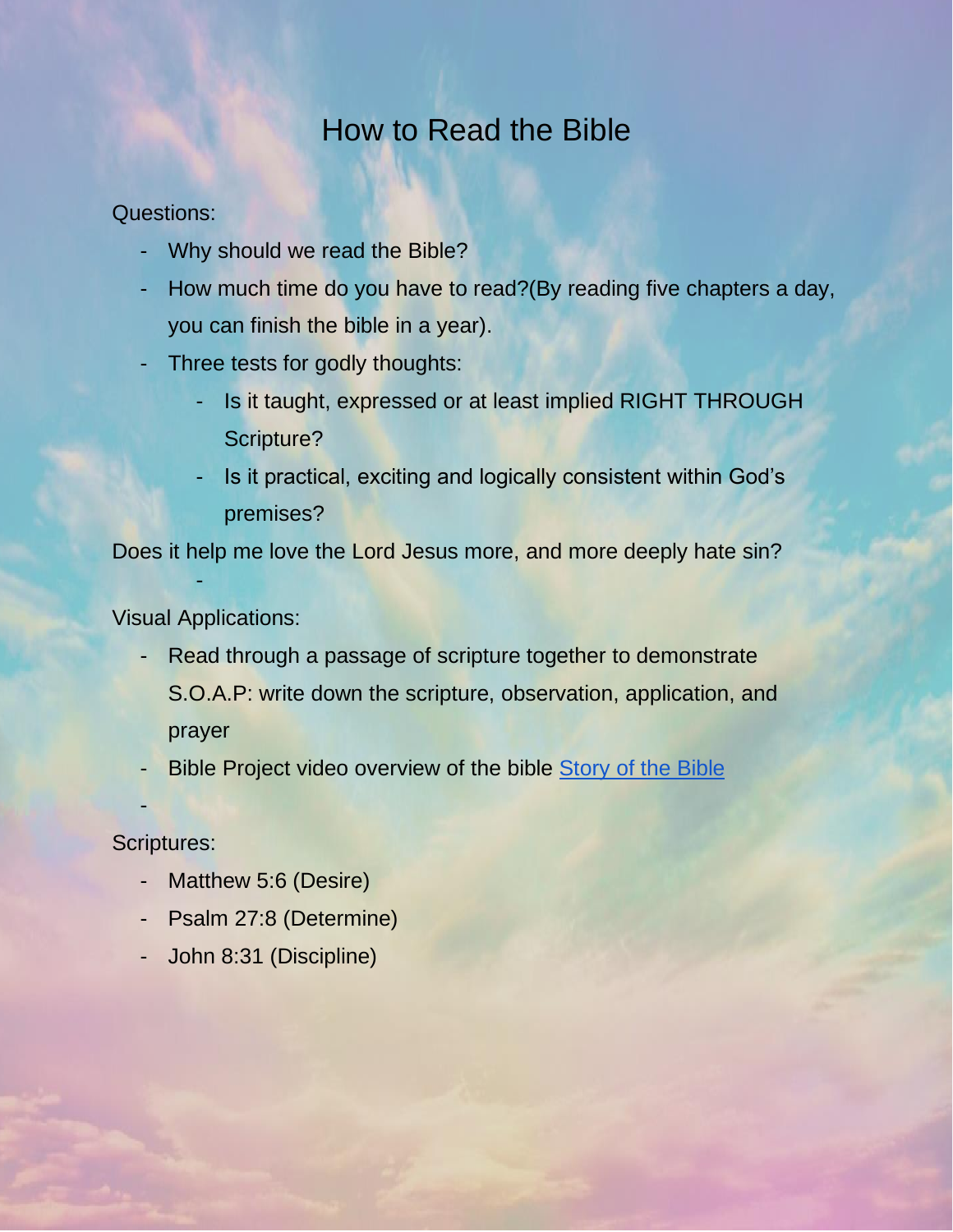## Mind in Love with God

#### Questions:

- The first commandment is to love the Lord your God with all your heart, mind and soul. Which do you think is the hardest of those 3 to do and why?
- Do you think you can love someone you are not willing to get to know?
- What is the most important thing about a person? (your thoughts! The bible says as a man thinks, so he is Prov. 23:7)

#### Visual Applications:

- Cup with dirty water. To get clean you can do 1 of 2 things:
	- dump the cup out—for some of us this would be hard because you can't forget some of the painful things you've been through already
	- fill it up with something good (pour clean water), eventually it will overflow again and again until there is no more dirty water and only pure water remains---THIS IS WHY WE READ

- John 15
- Romans 12:1-2 (renewing your mind)
- Isaiah 1:18 God invites us to think/reason together
- Jeremiah 9:23-24
- 1 Chron. 28:9 thoughts, choice of obedience
- John 5:39-40 Jesus says you can study the right thing but if you have the wrong spirit, you'll end up far away from Jesus. Intent prior to content. Critical mind vs. critical spirit application here.
- Proverbs 23:7 your thoughts matter! Your thoughts about God are everything to who you are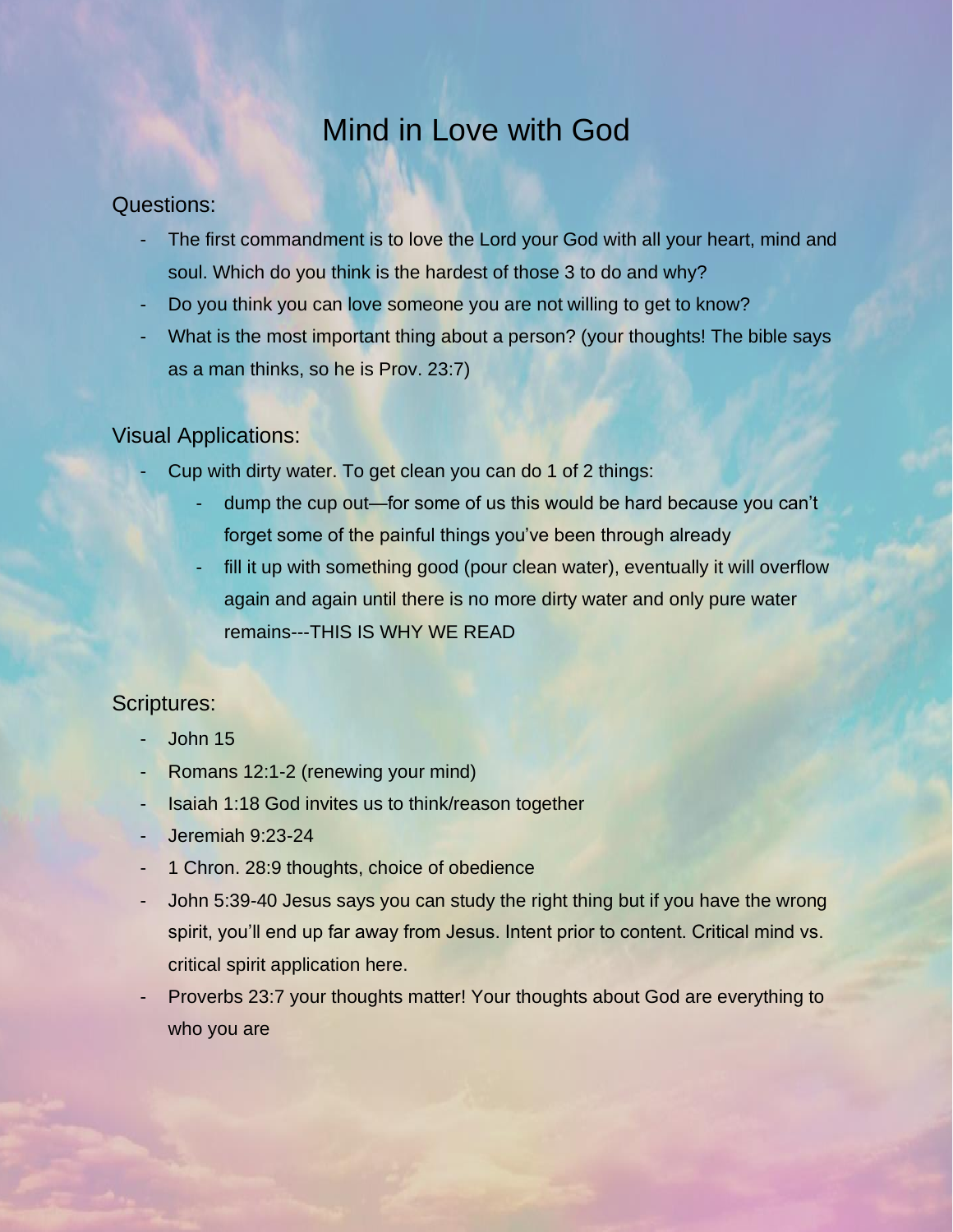## Lordship

#### <span id="page-5-0"></span>Questions:

- What authority does Jesus have in your life, selective authority or full authority?
- What does your life revolve around (integration point)? Why do you do the things you do and who do you do them for?
- What does our minds default to when we are relaxed?
- Why can we trust Jesus all the time?
	- What makes Him a good authority?
- How do you deal with authority figures? Do you have a hard time following their orders?
- Is it possible for one who does not recognize the Lordship of Christ to be saved?

#### Visual Applications:

Try sitting on your friend during small groups. Relate how we try to share the chair with Jesus but it will become uncomfortable.

#### Scriptures:

- Matt. 19:16-22 (Rich young ruler)
- Psalm 24:1-2 (the earth is the Lord's and all that are in it)
- 1 Cor. 7:23 (you were bought at a price)
- Rom. 10:9
- Rom. 14:8
- Philippians 3:7-8 (count all things loss compared to Christ)

#### Story:

<span id="page-5-1"></span>There is a story of a beggar being approached by the king on his horse and asked for a bowl of coins, his bowl of coins that he has begged for. The beggar partially obeys, reaching into the bowl, and gives 2 of the coins. The king responds by reaching into his cloak, and takes two diamonds and gives them to the beggar and rides off. The beggar is left to say to himself "why didn't I give him everything?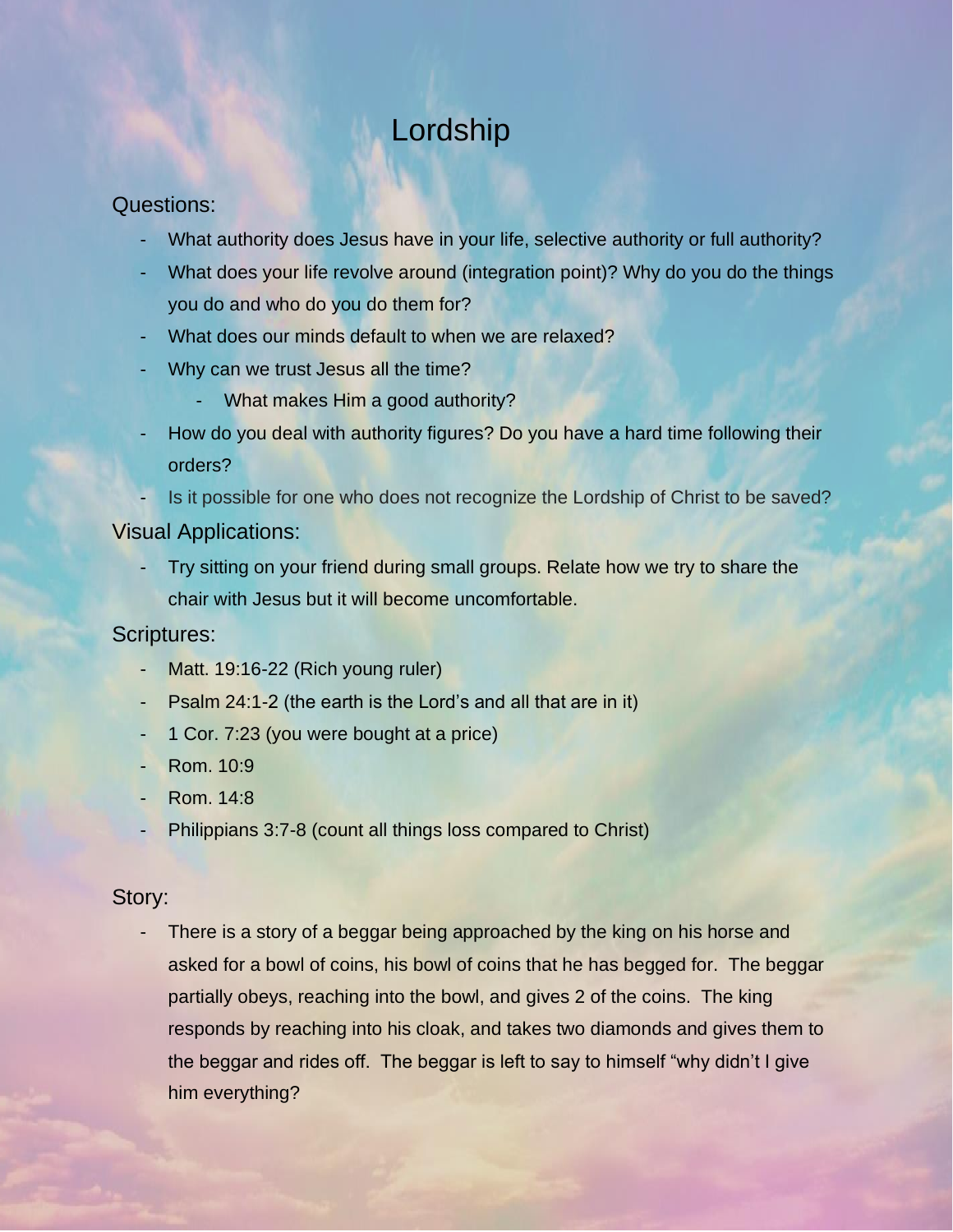## Forgiveness

#### Questions:

- Who in this room has ever been hurt? Hurt is a universal problem- but the way you deal with it makes all the difference in the world
- Does bitterness just hurt the person that is bitter? No- Heb. 12:15

#### Visual applications or Stories:

- Corrie ten Boom on forgiving her prison guard: [Corrie ten Boom on forgiveness](https://www.youtube.com/watch?v=WI3torV5BdE)
- [Hurt And Bitterness](https://www.shsu-xa.com/uploads/1/2/0/3/120320278/hurt-and-bitterness-by-pratney.pdf) Winkie Pratney (start at How Hurt Happens- Johnny's Story, and on through the story continues)

- Hebrews 12:15
- Proverbs 19:11 overlook an offense
- Matthew 6:14-15 don't forgive/won't be forgiven
- Matthew 18:21-35 unforgiving servant
- Mark 11:25 in prayer forgive that which you hold against others
- 2 Corinthians 2:9-11 forgive and so avoid Satan's schemes
- Ephesians 4:31, 32 put away anger, forgive as Christ forgave you
- <span id="page-6-0"></span>Colossians 3:13 forgive as the Lord forgave you